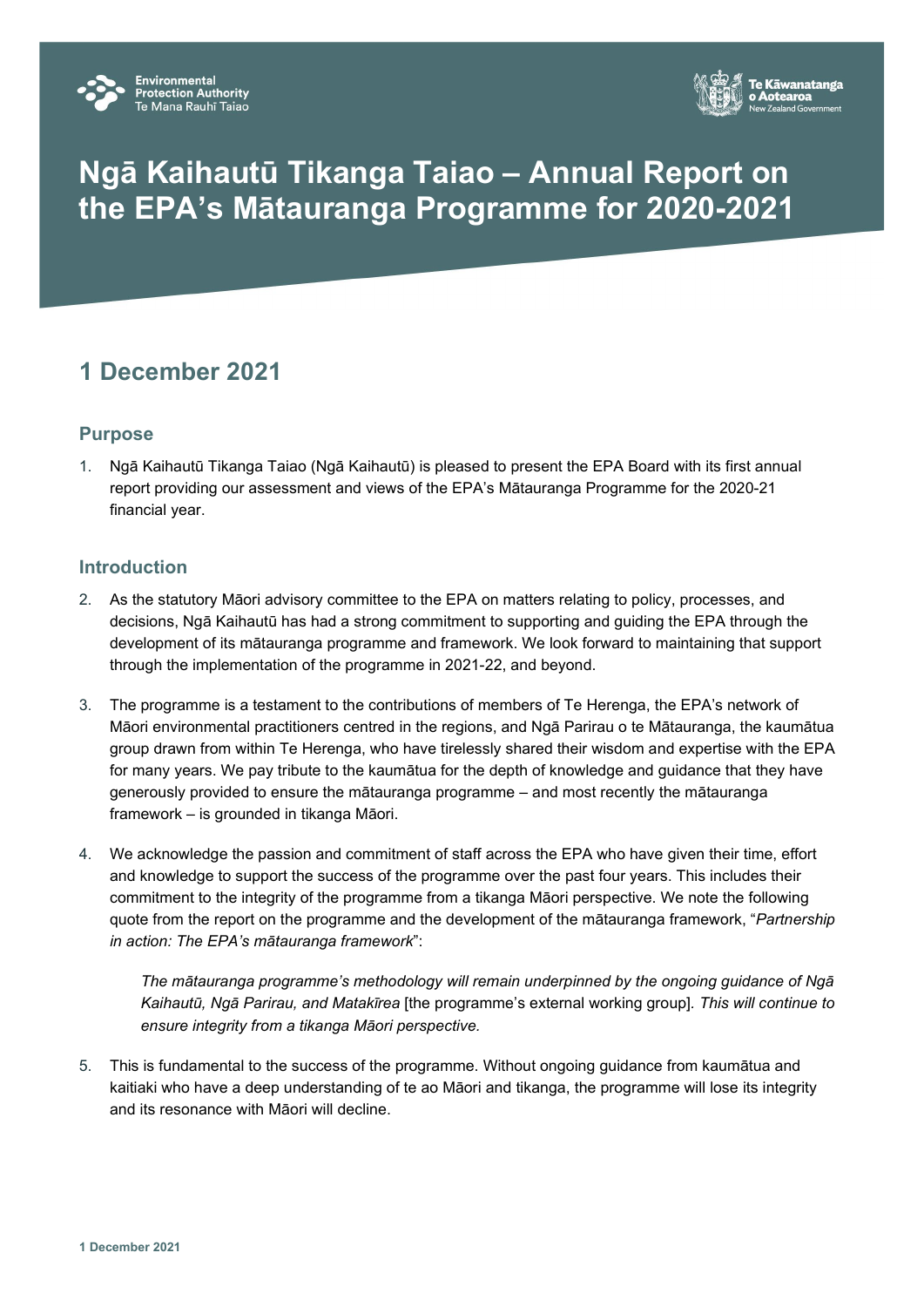#### **Celebrating achievements**

- 6. In 2020-21, we celebrated with the EPA several achievements for the programme:
	- a. successful launch of the mātauranga framework in July 2020
	- b. completion, in September 2020, of work to scope, develop and test cultural-capability training for EPA decision makers and staff that focused on understanding te ao Māori and providing practical experience to apply the mātauranga framework
	- c. EPA Board approval, in October 2020, of measures of success for the mātauranga programme and framework
	- d. a hui with experts from the external reference group (Matakīrea), Ngā Parirau and representatives from Ngā Kaihautū and EPA staff, early April 2021 in Wellington
	- e. delivery of cultural capability training with a group of Hazardous Substances and New Organisms (HSNO) decision makers in late April 2021
	- f. completion of key documents to successfully complete the transition of the programme from project phase to business-as-usual (BAU), including:
		- i. a Benefits Map of both realised and anticipated benefits of the Mātauranga Programme which include recognition of the EPA's sector leadership role and enabling the EPA to support the Crown to deliver on its obligations under the Treaty of Waitangi,
		- ii. a BAU transition plan which outlines ongoing workstreams as part of BAU. We note that EPA business groups have set aside resources in their 2021/22 Business Plans to support the work of the transition and ongoing activities,
		- iii. a draft project close and transition to BAU report.

#### **Comment**

- 7. The waka hourua, or double-hulled canoe, which symbolises the EPA's approach to mātauranga, is a powerful metaphor of partnership. The two hulls represent two knowledge systems – mātauranga and science – moving together in the same direction providing an apt picture for the aspirations of the programme. The interwoven sails represent the information, evidence, advice, and risk assessment that inform EPA decisions, and which draw upon mātauranga and science.
- 8. We note the EPA's decision of 27 October 2020 on the Beach Energy Resources NZ (Holdings) Limited application for a marine discharge consent application in the Canterbury Basin. It is evident in the report from decision makers that they actively engaged with the information provided from a Māori perspective, including mātauranga that had been shared by a local hapū relating to a taniwha. We attribute this to the awareness created by the launch of the mātauranga framework in July 2020 and acknowledge the decision makers for their work. We look forward to further evidence of the framework's impact on future EPA decision making.
- 9. In the early stages of developing the mātauranga framework, Ngā Kaihautū identified cultural capabilitybuilding for EPA decision-makers and staff as critical to the mātauranga programme's success. We appreciate the considerable amount of work that has gone into supporting this critical success factor. We were also delighted with the overwhelmingly positive feedback from decision makers who completed the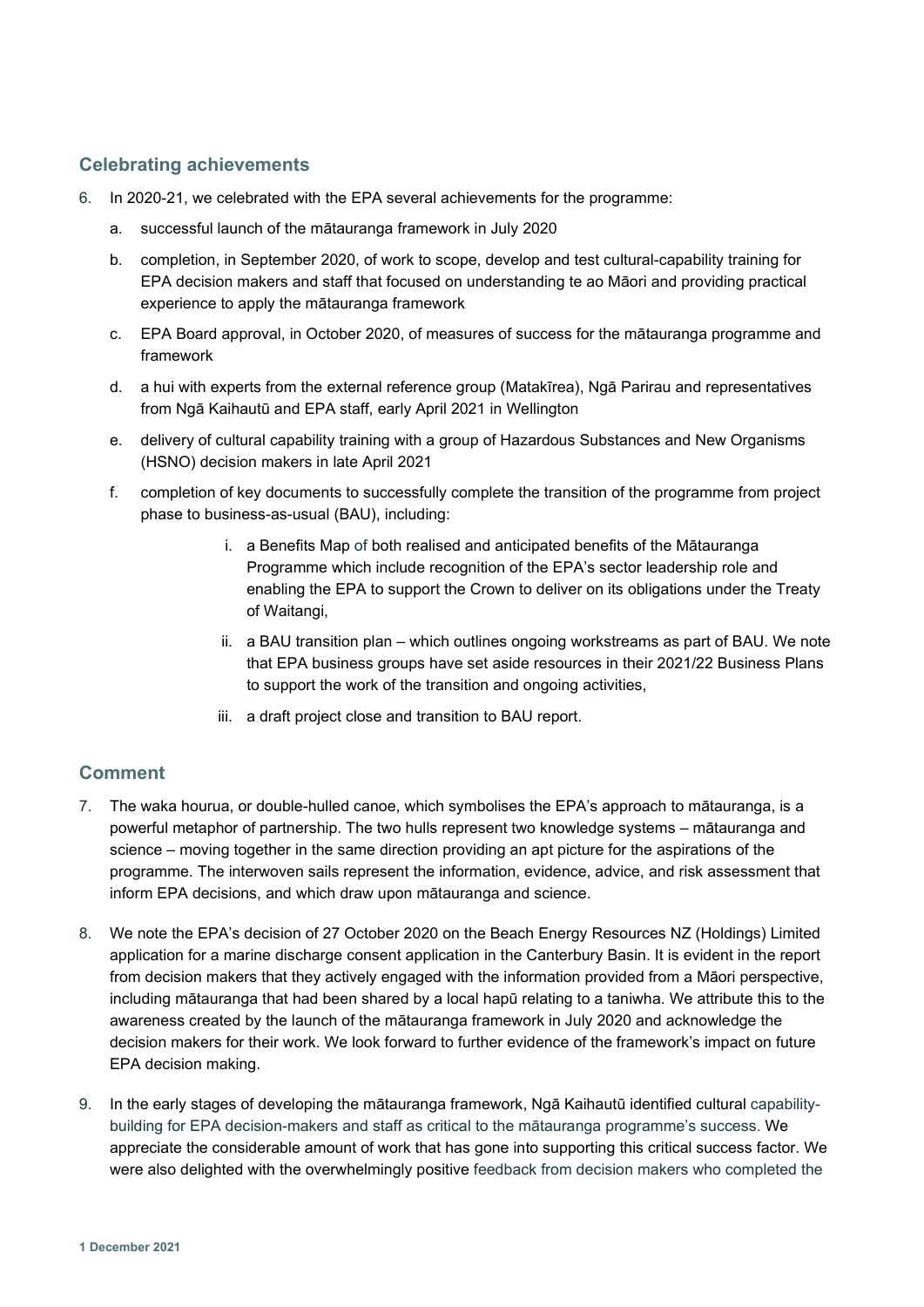training. The comments from decision makers who said they came away with a better understanding of mātauranga, Te Tiriti o Waitangi/ the Treaty of Waitangi, and the Māori world view is a reflection on the high standard and quality of work that was delivered.

10. We have appreciated the opportunities to have input into helping shape the programme, prior to its inception and during all phases of the work since. Given the breadth of experience within Ngā Kaihautū, we would like to explore with the EPA how we can more directly support the programme. The following section, next steps, includes suggestions of areas of work where this may be possible.

#### **Next steps**

- 11. The following are suggestions that could be considered for next steps over the next two to three years as the mātauranga programme is implemented, acknowledging that the EPA has begun to consider what could be possible in several of these areas. They are:
	- a. Continue to progress the work that is underway to refresh the EPA's strategy for engaging with Māori at iwi, hapū and whanau levels. Meaningful engagement with Māori is critical to the work of the EPA, and to the mātauranga programme. It will enable the building of trust between the EPA, iwi, hapū and whānau Māori, engendering confidence that EPA decision makers will be able to respectfully test and probe mātauranga from a mātauranga basis. This is an area where Ngā Kaihautū members have relevant expertise and networks to contribute to the work.
	- b. How can EPA processes be refined to facilitate and encourage Māori participation in decision making processes? Matters to consider include:
		- i. the treatment of sensitive information such as whakapapa, the location of mahinga kai, images and stories, and the potential for mātauranga to be used inappropriately for commercial benefit,
		- ii. improving the incorporation of tikanga Māori into EPA hearing processes,
		- iii. assisting Māori to understand what they may expect in a hearing situation, and what may be helpful in the preparation of a submission on any application before the EPA.
	- c. What further support is needed for EPA decision makers to effectively test and probe mātauranga evidence? Matters to consider include:
		- i. further exploration of the processes used by other judicial or quasi-judicial entities, such as the Māori Land Court, Waitangi Tribunal and the Environment Court that could support EPA decision makers (refer the work of the programme in 2018/19). Examples include, seeking expert advice from mātauranga practitioners in addition to submissions from Māori and guidance from kaumatua at a regional level to support decision makers,
		- ii. options on-going and alternative approaches to training for decision makers and EPA staff that would enable the growth of their cultural capability.
	- d. Following discussions at our joint strategy day, we look forward to looking at how He Whetū Mārama could further inform the policies, processes and decisions of the EPA. The framework, which guides the EPA in undertaking its statutory and other obligations to Māori, in both te reo Māori and English, is an example of mātauranga that was shared with the EPA by kaumātua from Te Herenga.